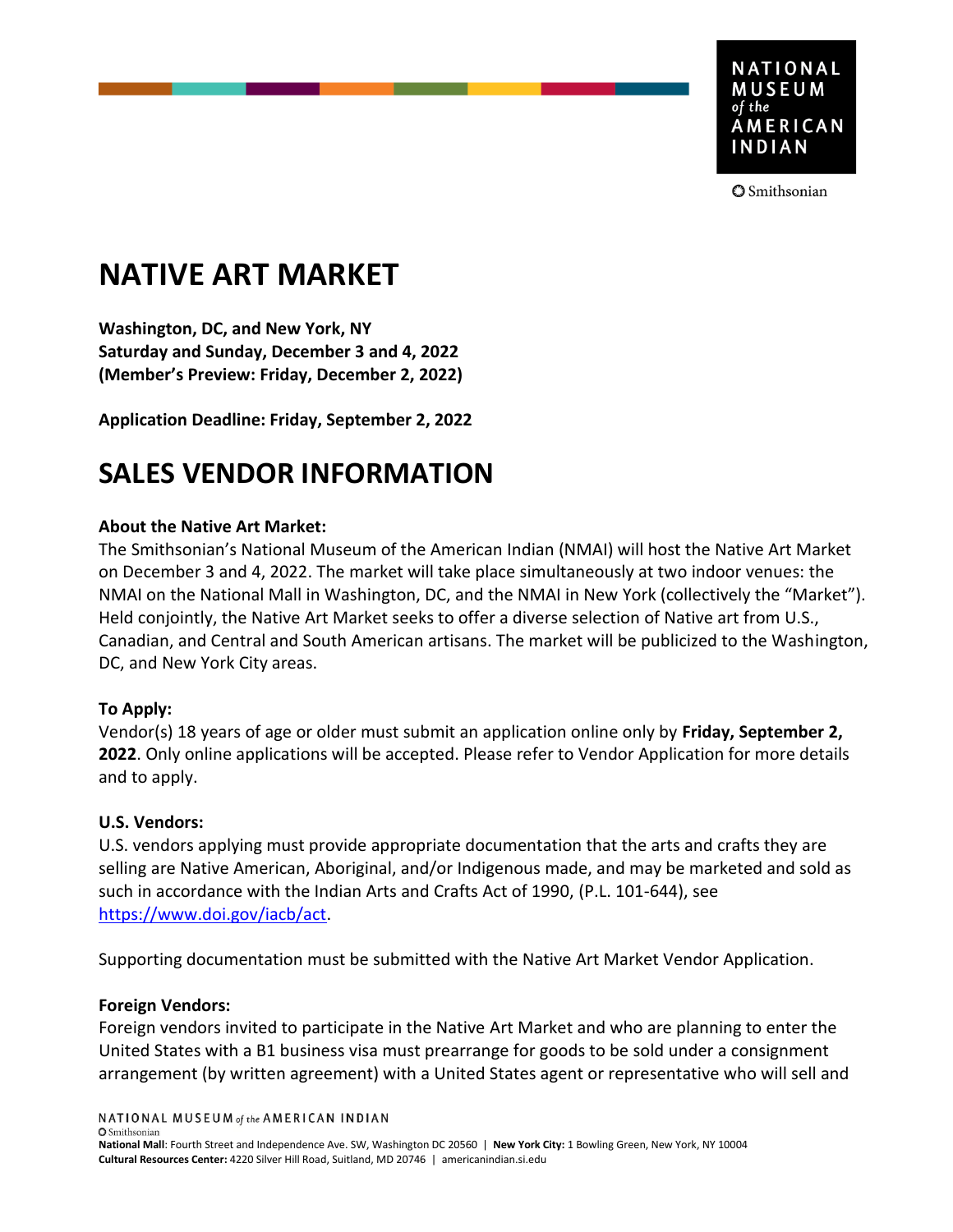collect money on behalf of the Foreign vendor. Neither the B1 business visa nor any other visa allow for direct sales of goods by non-immigrant foreign visitors while in the United States.

#### **Selection Process:**

The vendor selection process is determined by committee. Up to 25 vendors will be selected, per venue, based on quality of their work, regional representation, and ability to have a large inventory with a **variety of price-points (please provide both high and low estimates on application)** for the two-day Native Art Market. DIGITAL IMAGES are required. The Native Art Market chair will notify all selected vendors on or before October 7, 2022. All selected vendors will be required to sign a Market Vendor Agreement to participate in the Market. The Smithsonian reserves the right, in its sole discretion, to deny access to or withhold selection of any vendor if the Smithsonian believes such selection or access would compromise the Smithsonian's integrity.

#### **Market Set-up Details (should you be selected):**

In Washington, DC, the indoor market will be held in the Potomac Atrium and other public spaces within the NMAI on the National Mall. In New York City, the indoor market will be held in the Diker Pavilion.

The selected vendors will be invited to reserve space in either New York City or Washington, DC. Each vendor must personally operate his/her space during Market hours.

- Special NMAI Member Preview: Friday, December 2, 2022, 5:00 p.m.–7:00 p.m.
- New York: Saturday and Sunday, December 3 and 4, 2022, 10:00 a.m.–5:00 p.m.
- Washington, DC: Saturday and Sunday, December 3 and 4, 2022, 10:00 a.m.–5:30 p.m.

Market space is limited and will be granted to no more than 25 vendors in each venue. Vendors are expected to staff their own tables (assistants are welcome) and be present during Market hours. Vendors must be the creator of the work sold. Artist representatives may be present with the artists during Market hours.

#### **Market Fee:**

Upon notification of acceptance into the Native Art Market in either New York City or Washington, DC, each vendor will enter into a standard Market Vendor Agreement with the NMAI and pay a nonrefundable registration fee of \$200. This registration fee will be due from selected vendors no later than Friday, October 28, 2022 (no refunds permitted).

#### **The Market registration fee includes:**

Right to a presence for two days at the Native Art Market in a space designated by the NMAI.

Use of one 72 in. by 30 in. (approximate size) table with linen tablecloth and table skirt.

Use of two chairs.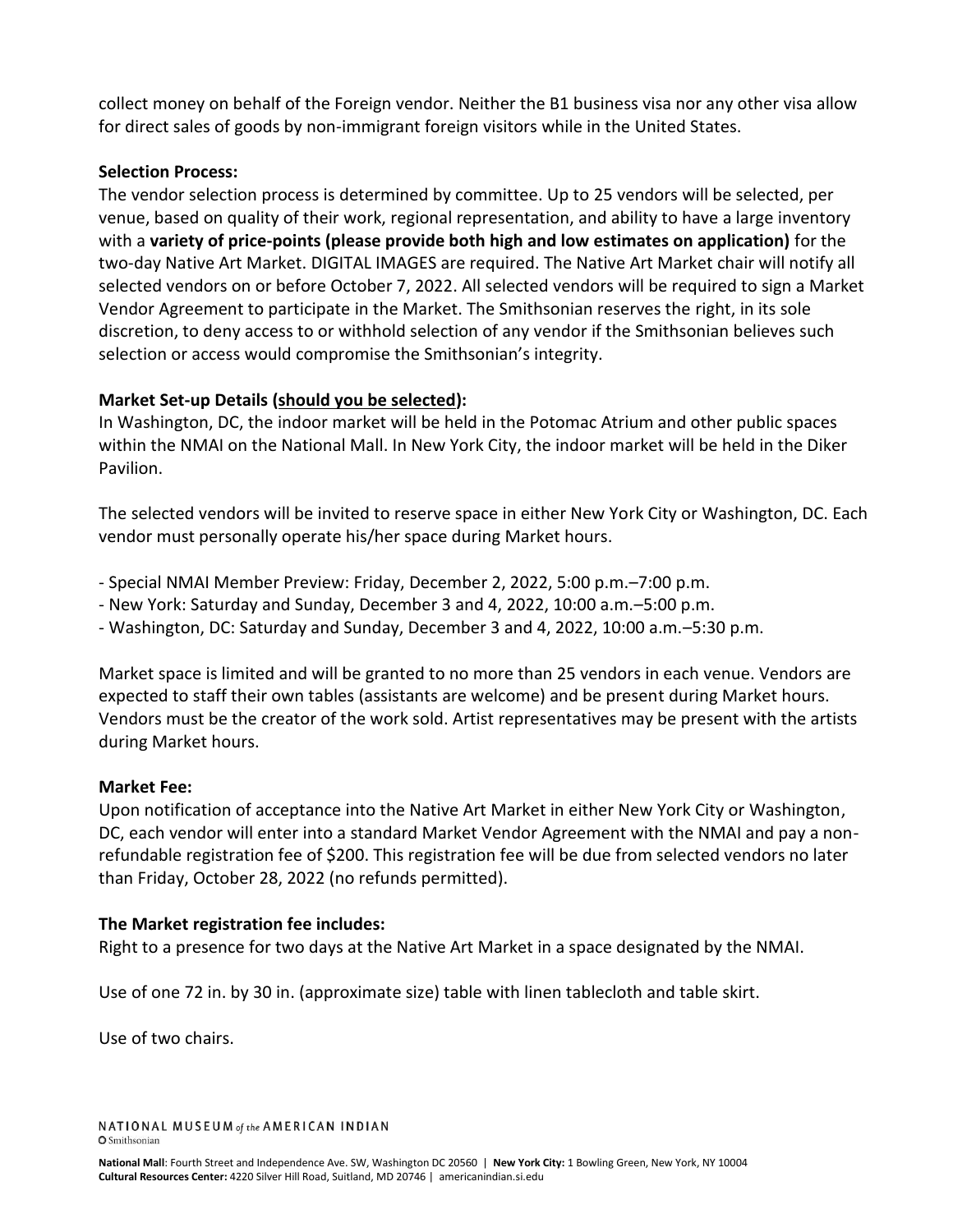Electricity: Limited availability. Vendor must request table placement by an outlet with application. These spaces granted on a first-come, first-served basis.

Table signage with the name of the vendor.

Security presence during Market off-hours. Notwithstanding this service, the Smithsonian will not be liable for losses of or damage to property and equipment contained in the sales area as a result of theft, pilferage, vandalism, action of the elements, or any other cause during Market hours, except those delineated in the Smithsonian Risk Management information.

Loading Dock access to the NMAI for delivery of goods. Vendors will be provided specific hours for delivery of art into the NMAI. Each vendor's merchandise will have to be scanned by security upon entrance into the building. This requirement must be strictly adhered to. An inventory list must be supplied to the designated NMAI representative upon delivery of goods to the NMAI.

*Note:* The NMAI in New York is located in a high security, federal building in New York City and security procedures are strictly enforced. Please note that security is conducted much like it is at an airport. Sharp utensils, etc. are not allowed through security. NOTE: If you have any materials, art objects, or tools that fall into this category, it will be necessary to make arrangements for delivery with the New York Market chair. These arrangements MUST be made in advance.

Parking is the sole responsibility of the vendor. Information (if needed) will be provided with your acceptance letter.

Cell or wireless connections for credit card machines must be supplied by the vendor.

Vendors must remain at the market for its entirety. Please make travel plans accordingly.

#### **Each vendor will provide at their own expense:**

A full inventory with a variety of price points (low, medium, and high) for the two-day duration of the Market.

An exact inventory list of goods brought into the NMAI facility.

Necessary display hardware **appropriate for table size**. Table presentations are subject to Native Art Market regulations, and adjustments to your table may be requested by the Market chair.

Necessary hardware for processing customer payments (e.g., security box for cash, credit card machine, etc.).

Shipping and transportation of merchandise to and from the Market venue. The Smithsonian is not responsible for any transportation of artwork.

Maintaining inventory list each day.

NATIONAL MUSEUM of the AMERICAN INDIAN **O** Smithsonian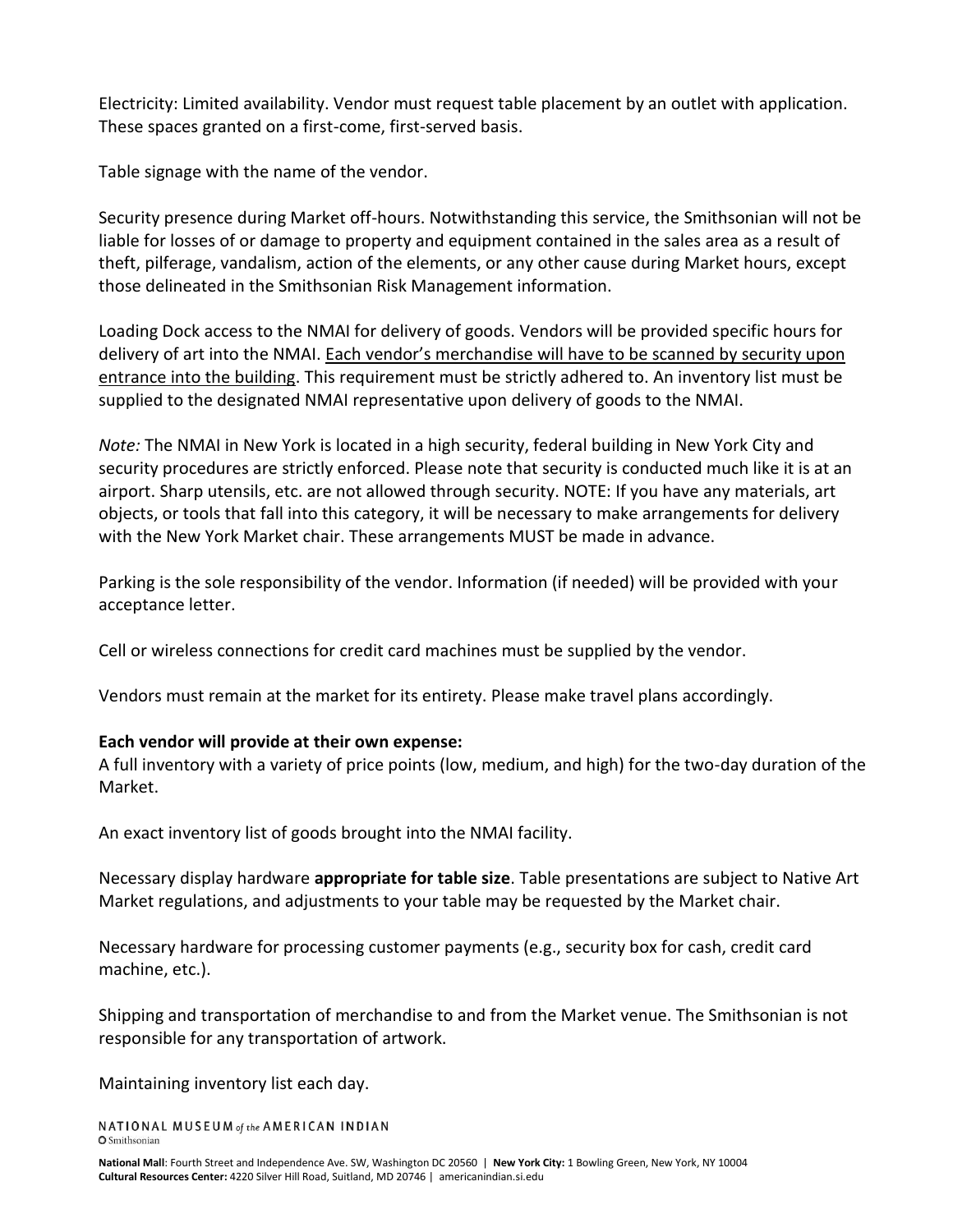Protection against theft during Market hours. Risk Management Insurance covers goods after Market closes.

Any and all personnel costs for staffing the vendor's Market space, including salaries, benefits, fees, travel, housing, and other costs for supporting such staff.

Merchandise should mainly be handcrafted goods. A **limited amount** of books and printed material, CDs, and other music recordings, DVDs or videos is allowed **upon approval of Market chair. This approval must be given in advance and after samples have been provided.**

Sound recordings, books, videos, and DVDs must feature Native American artists and topics.

Merchandise may be traditional or contemporary arts and crafts by Native Americans that clearly make use of materials, skills, themes, or aesthetic patterns associated with the history and culture of Native peoples.

Merchandise **will not** include commercial souvenir items such as t-shirts, bumper stickers, mugs, caps, pens, spoons, etc. If these items are displayed, the Market chair reserves the right to ask for their removal from the table.

Merchandise will not include any Smithsonian-produced items, or items bearing the Smithsonian logo, name, or other marks.

Vendors will be directly responsible for the payment of any applicable taxes.

The Smithsonian Market area and equipment must be left in the same condition as existed at the outset of the Market.

Vendors will not accept money for backfill orders or consignments. Addresses should be exchanged for follow-up arrangements to be made. This requirement is strictly enforced. Violations will exclude vendor from future markets.

Business cards and artists' promotional materials are permitted on the table.

Vendor shall be responsible for complying with all applicable laws, policies, and regulations governing the sale of merchandise including, but not limited to, consumer product safety, labeling (specifically in conformance with the Indian Arts and Crafts Act), import (customs), endangered species, agricultural and food products, and intellectual property (trademark, copyright, and rights of privacy and publicity).

In addition to the Market, the Smithsonian Museum Shops will operate during Market hours. If artists are interested in selling in the Smithsonian Museum Shops after the Market closes, contact information will be provided to the artist in the vendor package to be sent after registration.

NATIONAL MUSEUM of the AMERICAN INDIAN **O** Smithsonian